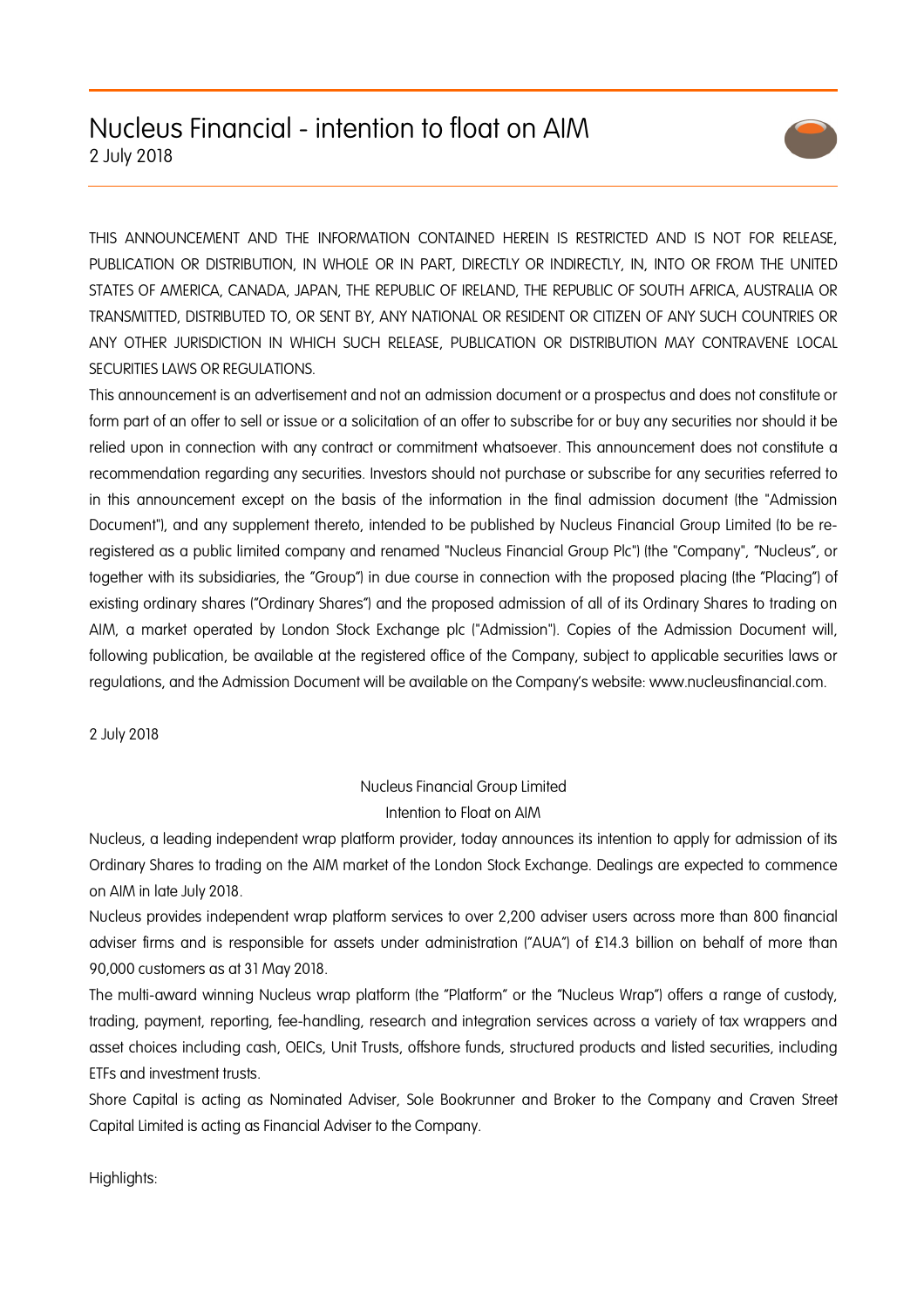Well positioned within a structurally growing market

- The UK financial planning and wealth management market is growing due to demographic, lifestyle and regulatory factors, most notably in respect of the increase in ISA allowances and greater pension flexibility and financial advisers have increasingly come to rely on the efficiencies and capabilities offered by platforms to deliver their proposition.
- Since the end of 2012, AUA in the advised platform market has grown from £123 billion to around £350 billion and is projected to grow to £745 billion by the end of 2021 (Source: Fundscape Platform Market Report Q3 2017's 'Realistic Channel Projections')

Long-term engagement with leading, forward-looking advisers

- Nucleus requires financial advisers to meet stringent acceptance criteria and as a result, the Directors believe that the financial advisers that use the Nucleus wrap are generally younger and generate greater revenue per adviser than wider market averages
- Users are encouraged to participate in user sessions and platform development groups to help stimulate user engagement and moderate the Group's product development costs

Competitive online and offline capabilities, consistently reflected in major awards

- The Nucleus wrap is designed to meet the requirements of adviser users and is developed to offer as much online capability as possible, supported as necessary with high quality offline support
- Nucleus has won CoreData's 'best medium sized platform' for the last six years, the Schroders 'platform of the year' award for the last two years and recently won 'best platform' at the Money Marketing Awards. In addition, the Platform's 'Narrate' portfolio reporting tool has attracted significant third-party recognition since launch in 2015, receiving awards at the Schroders UK Platform Awards, Money Marketing Awards and the ScotlandIS Digitech Awards

Blend of in/outsourced technology balances cost with agility, scalability and resilience

- The Nucleus wrap is designed to meet the changing requirements of advisers and customers through a blend of in-house and outsourced technology
- In-house technologies are increasingly preferred by the Group to provide front-end differentiation and outsourced technology is selected where specialist software can offer performance, cost or scalability advantages

Operational discipline supports modern and flexible cost base

- Consistent with its approach to marketing and technology, Nucleus has in the past operated with a top quartile AUA per full time employee metric (source: Finalytiq, 2016) and very competitive cost efficiencies when expressed as a percentage of AUA (source: Company analysis)
- Outsourcing core technology, back office operations and insured bond tax wrappers has allowed the Group to retain a highly competitive cost base through simplicity and a focus on added value activities

Simple revenue model has delivered consistently strong organic growth

- 100 per cent. of income is derived from Platform fees that are recurring subject to AUA levels, themselves driven by net flows of AUA to/from the Platform and by market movements
- Nucleus' AUA and revenues have grown at compound annual rates of 25 per cent. and 24 per cent. respectively between 31 December 2012 and 31 December 2017 and the Directors believe the Group has the potential to continue growing organically as a result of secular growth and by signing up new users and achieving greater penetration of existing users

Opportunity to leverage data insights for product development

- The Group has established a business intelligence team which can provide detailed insight into user behaviour and trends in customer portfolios
- The Directors believe this capability will allow the Group to enhance the Platform in accordance with customer requirements and create new revenue-generating opportunities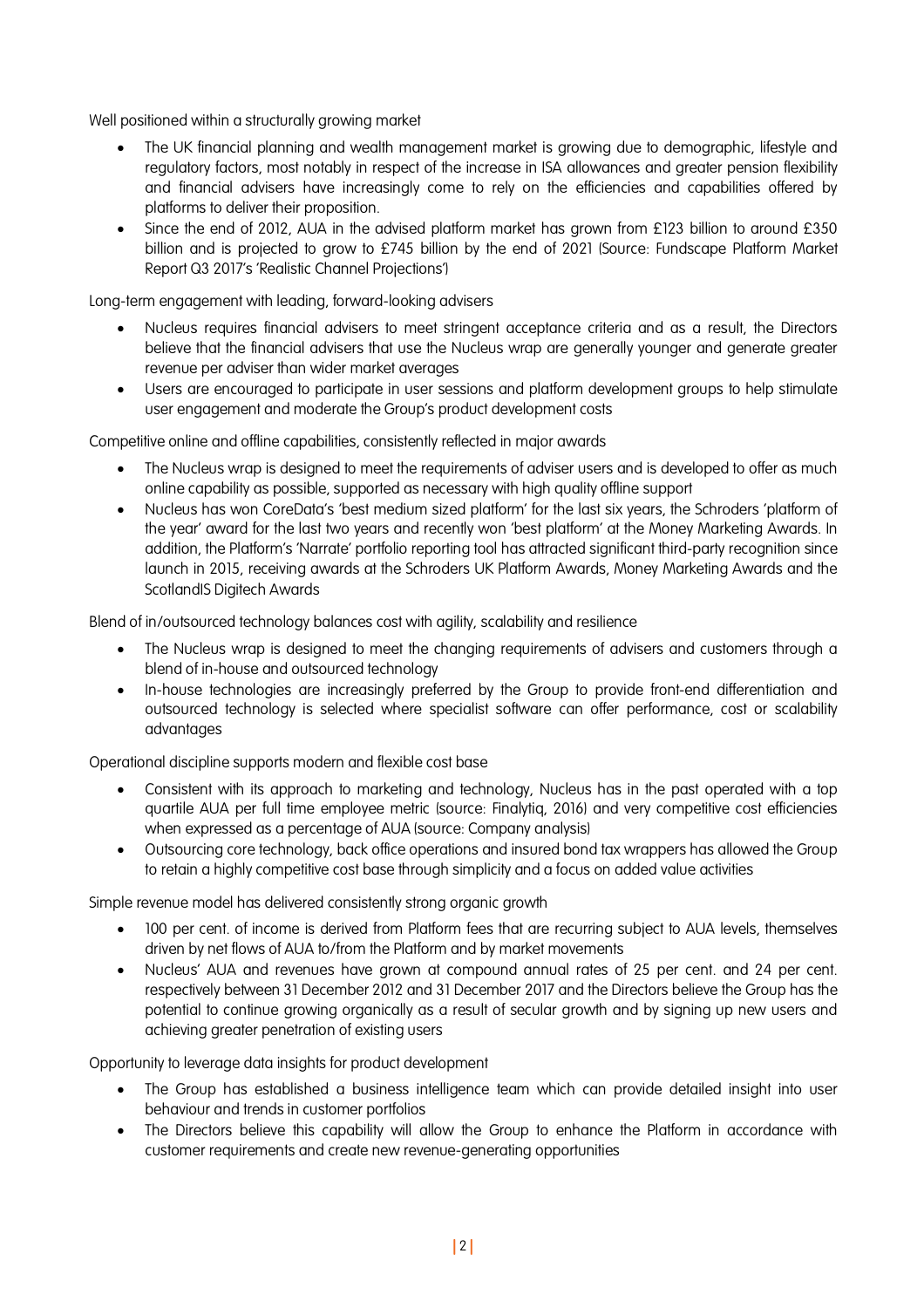Profitable, clean balance sheet, cash generative and opportunity for operational leverage

- The Group's profit before tax has grown from £0.03 million in the year to 31 December 2012 to £5.1 million in the year to 31 December 2017, with year-end cash balances growing from £3.4 million to £17.0 million in the same period
- Approximately one third of the Group's cost base has been linked to AUA between 2015 and 2017, and the Directors anticipate that the Group will benefit from operational leverage as AUA continues to grow
- As a result of the cash generative business model, the Board has adopted a policy of paying interim and final dividends such that the annual pay-out ratio represents between 60 and 70 per cent. of the Group's profit after tax, adjusted for any exceptional items

Experienced management team and Board

- The Group's executive management team has more than 60 years of collective experience in the platform market
- David Ferguson co-founded the Group in 2006, growing it from a team of two to more than 200 employees. He is Her Majesty's Treasury Fintech Envoy for Scotland and the Chairman of FinTech Scotland

# David Ferguson, CEO and founder of Nucleus, commented:

"We started this business in 2006 to create value through greater strategic alignment of advisers and their clients. Our commitment to this goal drives the development of our award-winning platform and has enabled us to grow from AUA of £100 million in 2007 to more than £14.3 billion today."

"Nucleus has been an exciting journey so far and we expect this Admission to AIM to mark an important milestone in the business's maturity and to open up new opportunities for us. We remain committed to keeping adviser / client alignment and transparency at the heart of what we do and to continue developing a market-leading platform and best in class customer service to deliver on our objectives."

Angus Samuels, Chairman of Nucleus, added:

"Nucleus is a business that has been built in collaboration with advisers and we are proud to be embarking on the next stage of the Company's development together. This is an exciting moment for the business and one we could not have achieved without the support of our dedicated team and community of supportive adviser users. We are looking forward to life as a listed company and the opportunities that lie ahead of us."

| For further information please contact:                     |                          |  |  |
|-------------------------------------------------------------|--------------------------|--|--|
| <b>Nucleus</b>                                              |                          |  |  |
| David Ferguson, CEO                                         | Tel: +44 (0)13 1226 9800 |  |  |
| Stuart Geard, Chief Financial Officer                       |                          |  |  |
| Shore Capital (Nominated Adviser, Sole Bookrunner & Broker) |                          |  |  |
| Hugh Morgan                                                 | Tel: +44 (0)20 7408 4090 |  |  |
| <b>Edward Mansfield</b>                                     |                          |  |  |
| Daniel Bush                                                 |                          |  |  |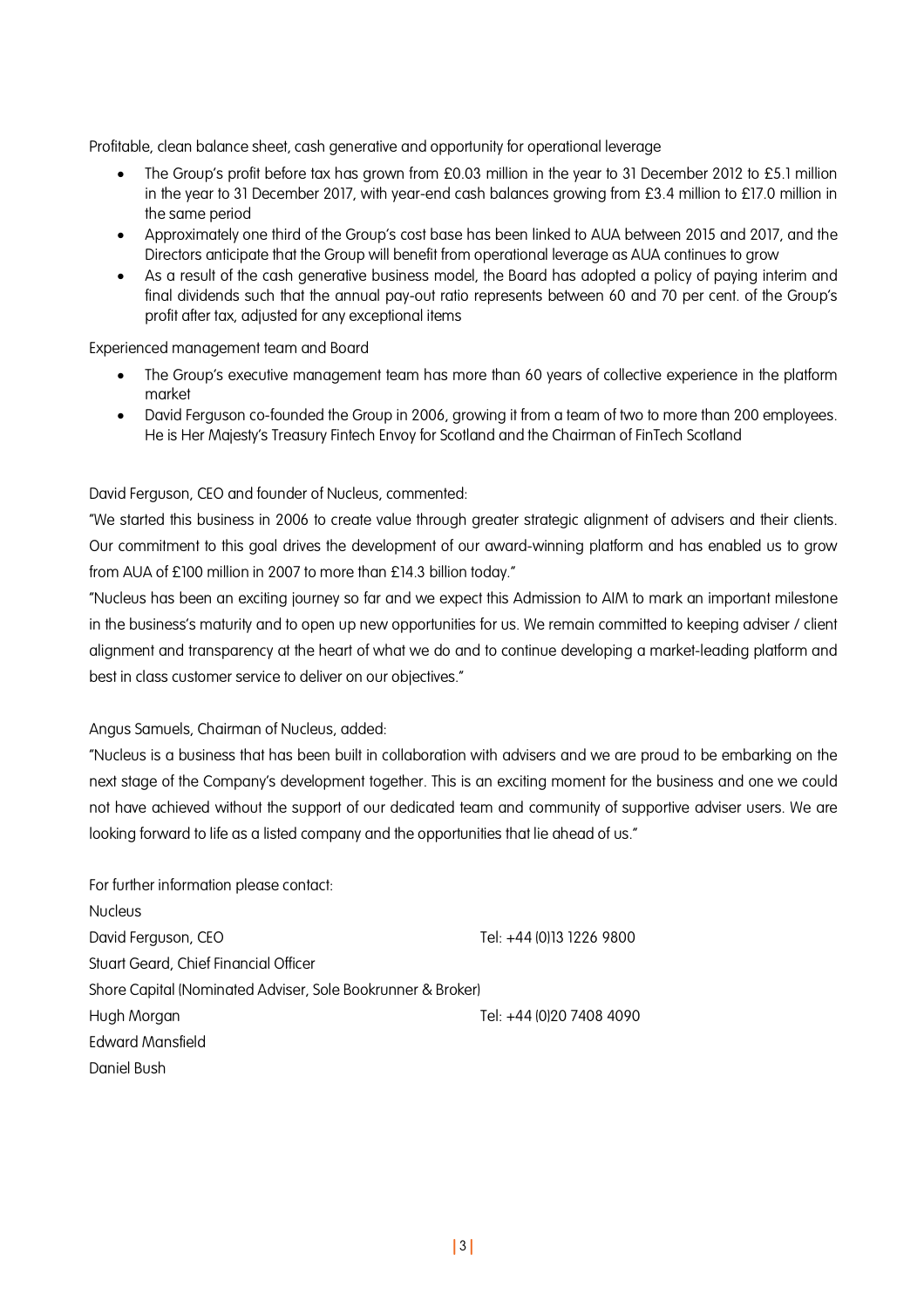Craven Street Capital Limited (Financial Adviser) Soondra Appavoo Tel: +44 (0)20 3890 8606 Matthew Ritchie Camarco (Media enquiries) Jennifer Renwick Tel: +44 (0)20 3757 4994 Jake Thomas

#### Business Overview

Nucleus was established in 2006 in collaboration with financial advisers, with financial support from Sanlam UK Limited, to generate greater alignment between advisers and their customers. The Company's founders observed an emerging trend for financial advisers to be paid by clients for advice rather than by investment product providers for selling their products to the financial advisers' customers. By encouraging adviser firms to become shareholders in order to access the Platform and promoting active participation by advisers in product development, Nucleus has fostered strong and durable client relationships and the Platform has won a range of respected industry awards.

Since 2012, the Group has grown AUA by a compound annual growth rate of 25 per cent. to 31 December 2017, with revenue increasing at a compound annual growth rate of 24 per cent. over the same period. The Platform currently facilitates over 1.1 million client account transactions on average per month. It won 'platform of the year' at the Schroders UK Platform Awards again in 2016 and 2017 and was named CoreData's 'best medium sized platform' each year from 2012 to 2017.

The Group's growth has been organic to date, where it had over 200 employees and £14.3 billion in AUA from more than 800 financial adviser firms as at 31 May 2018. These firms represent more than 2,200 financial advisers, through whom 90,000 underlying clients' assets are managed. Client numbers increased by 10 per cent. in 2017.

The Nucleus Wrap

The Nucleus wrap platform offers adviser users custody, trading, payment, reporting, fee-handling, research and integration services across an open architecture universe of more than 5,000 assets (including cash, OEICs, Unit Trusts, offshore funds, structured products and listed securities, including ETFs and investment trusts) through a range of tax wrappers.

The Directors believe that the development of a modern, transparent and strong customer-led culture has been important in the establishment of a competitive and successful wrap platform and has allowed the Group to benefit from the tailwinds generated by the regulatory drive for greater transparency across the financial advice industry.

Consistent with the Group's strong relationships with financial advisers, the Platform was built in collaboration with adviser users and, where necessary, can be integrated into other adviser systems using API connectivity.

The Platform is agnostic in respect of the account or tax wrapper structure in which clients' assets are held and in respect of underlying asset choices preferring instead to focus on supporting customer requirements as far as possible.

Technology and operating model

The Nucleus wrap is designed to meet the changing requirements of advisers and customers and aims to achieve a sustainable balance between agility, scalability, resilience, and cost. To that end, the Group's operations consist of an evolving blend of in-house and outsourced technologies and services.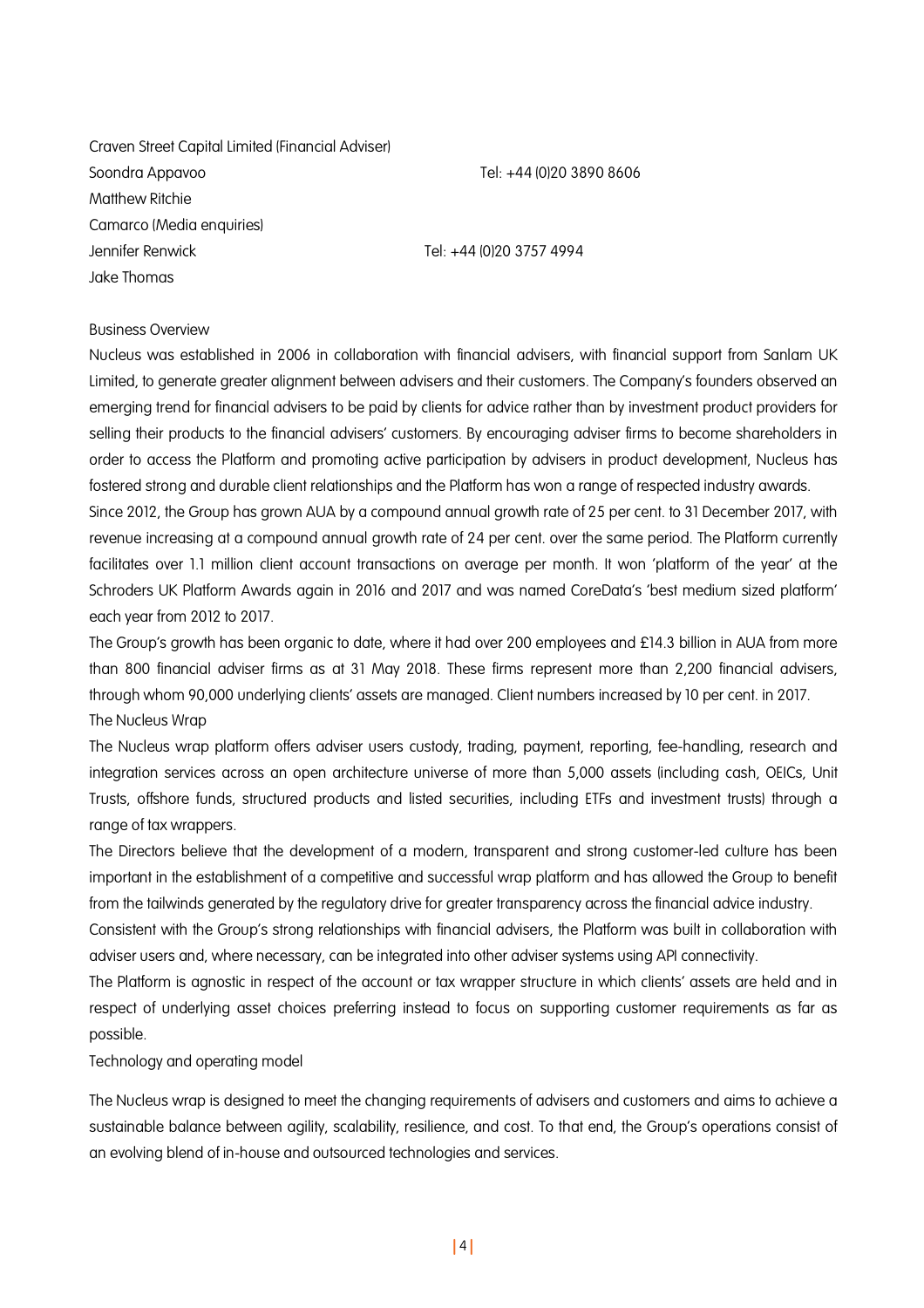In-house technologies and operations are increasingly preferred where the Group believes there is scope for differentiation or a positive direct impact on the user experience (for example the Platform front-end and customer service elements) and outsourced relationships have been selected where specialist and proven software or operations partners can offer performance, cost or scalability advantages.

In 2017, the Platform processed more than 15.6 million underlying client transactions and handled more than 615,000 transactions per day at peak times.

## **Strategy**

To date, Nucleus' growth has been driven by attracting and developing long-term net inflows from adviser users. The Group aims to continue to grow AUA and revenues, increase operating margins and create new income streams through product development.

- AUA and revenue growth
	- $\circ$  The Group aims to increase the number of adviser users and to deepen penetration of existing users
	- $\circ$  The number of active advisers (defined as advisers that have (i) added new customers or top-ups from existing customers in the last quarter; and (ii) maintained customer numbers above 80 per cent. of their highest ever level) rose by 6 per cent. in 2017 and increased by a further 2 per cent. in Q1 2018 to reach an all-time high of 1,346 at the end of March 2018
- Operational leverage
	- o Approximately one third of the Group's annual cost base has been linked to AUA between 2015 and 2017, and the Directors anticipate that the Group will benefit from operational leverage as AUA continues to grow
	- o The Group intends to target improvements in margins by using outsourced services more selectively and focusing more on end-to-end processes automation
- Product development
	- o Alongside the development of product features to grow user numbers and improve user penetration, the Group anticipates using its data science capability to better extend the Platform's functionality so that it can better understand the sources of return and other trends in customer portfolios
	- o The Directors intend to make any such new capabilities available exclusively to Nucleus wrap financial adviser users, which the Directors believe could lead to growth in adviser user numbers and net inflows of AUA to the Platform

Wealth Management and Wrap Platform Markets

#### Wealth management in the UK

Aggregate UK household wealth has grown considerably in recent years (source: ONS) and this increase in household wealth has coincided with shifts in demographics and working patterns which are resulting in people living longer and also spending longer in retirement (source: TISA). On top of this, certain regulatory changes, including pension freedoms and ISA allowance increases, have provided more freedom for customers to manage their investments.

The complex UK wealth management market remains difficult for many individuals to navigate. The impact of this complexity can be more pronounced for more affluent individuals who are more likely to seek the guidance of a wealth manager or financial adviser. These complexities are leading to more investors seeking professional financial advice in relation to their personal savings and investments and the number of adviser firms with relevant FCA investment permissions in the UK has been rising since 2014. To meet changing requirements, achieve greater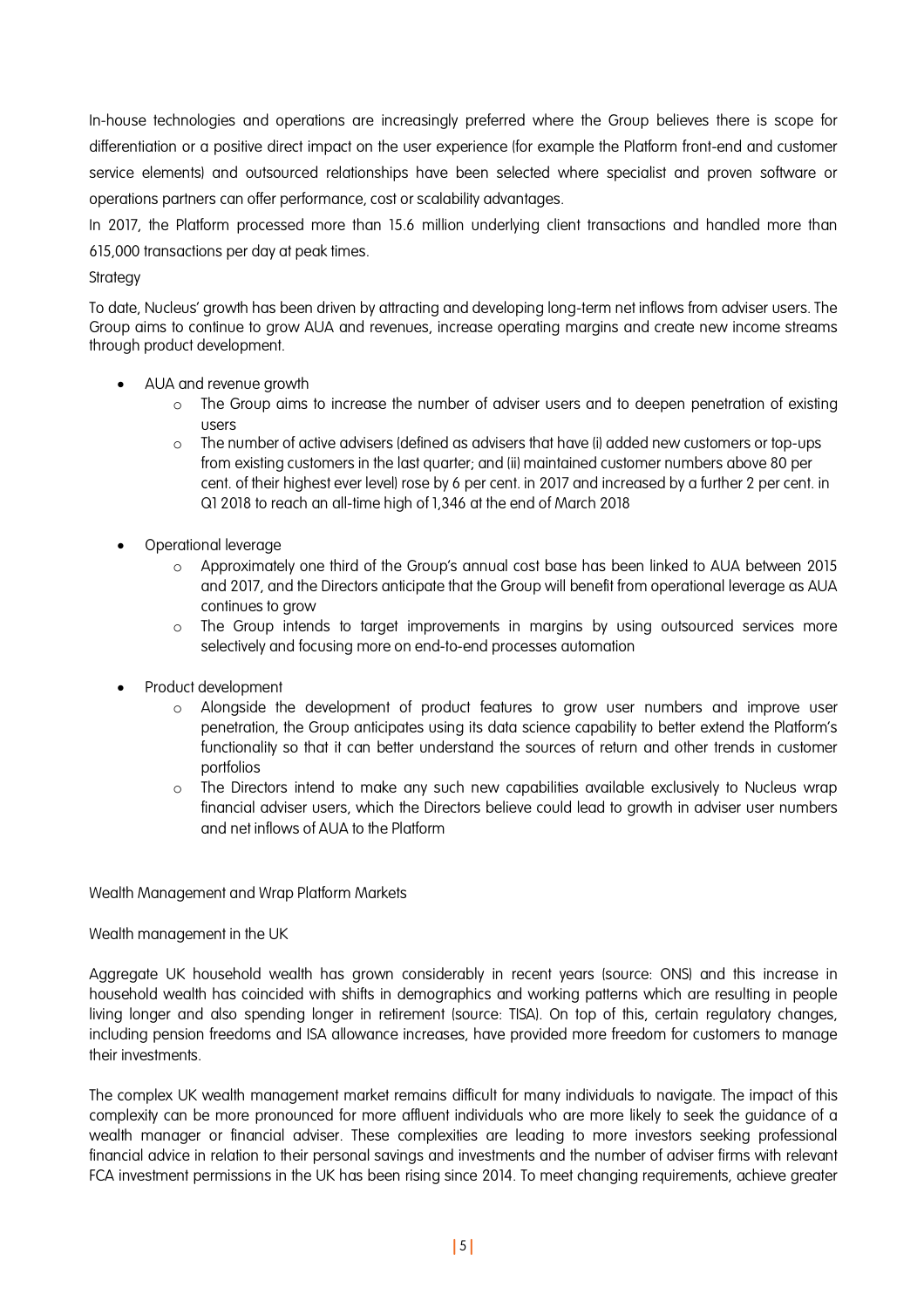control and better manage risk, financial advisers have increasingly come to rely on the efficiencies and capabilities of platforms to underpin the delivery of their service.

Benefits of wrap platforms for financial advisers

Platforms, particularly those run independently of asset managers and those not vertically integrated, provide financial advisers with access to a wider range of securities and assets into which they can invest client assets. Offplatform, in order to access a breadth of securities, advisers are reliant on lengthy investment searches and, in some cases, individual relationships with certain asset providers, in contrast to wrap platforms which provide easy and transparent access to thousands of different securities, with a variety of current and historic investment data on each.

When combined with the transparency and conflict of interest changes enforced as part of the RDR and MiFID II, and similarly to retail execution platforms, wrap platforms have helped to change the way the financial advice market operates, giving more discretion, flexibility and power to clients and make investment managers more accountable for their performance.

Platforms as a tool for retail distribution of financial products have become increasingly important. Accordingly, between 2012 and 2017, total AUA across the advised platform market grew at a compound annual growth rate of 23 per cent., to reach £350 billion. AUA is projected to grow by a further 113 per cent. to £745 billion by 31 December 2021 (Source: Fundscape Platform Market Report Q3 2017's 'Realistic Channel Projections').

Selected historical financial information and KPIs

| Year ended                               | 31 December | 31 December | 31 December |
|------------------------------------------|-------------|-------------|-------------|
|                                          | 2015        | 2016        | 2017        |
|                                          | £000        | £000        | £000        |
| Revenue                                  | 28,957      | 33,281      | 40,365      |
| Cost of Sales                            | (10, 523)   | (11, 695)   | (14, 495)   |
| Gross profit                             | 18,434      | 21,586      | 25,870      |
| Other operating income                   | 877         | 76          | 36          |
| Administrative expenses                  | (14, 521)   | (17, 346)   | (20, 788)   |
| Operating profit                         | 4,790       | 4,316       | 5,118       |
| Finance income                           | 9           | 13          | 9           |
| Finance costs                            | (26)        |             | (3)         |
| Profit on ordinary activities before tax | 4,773       | 4,329       | 5,124       |
| Taxation                                 | (473)       | (942)       | (1,013)     |
| Profit on ordinary activities after tax  | 4,300       | 3,387       | 4,111       |
| Non-IFRS and unaudited KPI measures      |             |             |             |
| Year-end AUA* (£'bn)                     | 9.1         | 11.1        | 13.6        |
| Net AUA inflows                          | 1.2         | 1.0         | 1.7         |
| Underlying EBITDA**                      | 4,636       | 5,114       | 6,249       |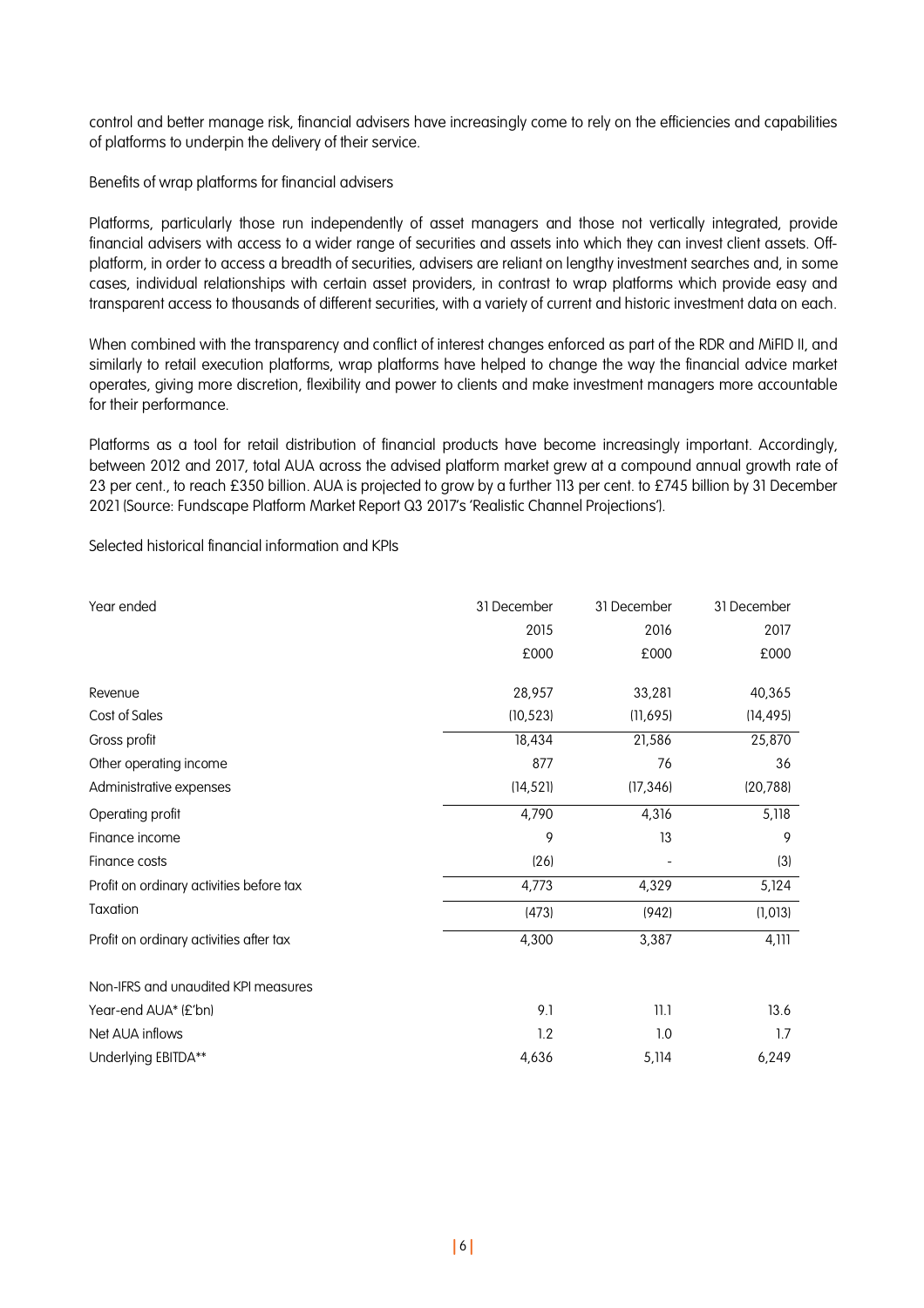\*Excludes in-transit assets

\*\*Underlying EBITDA excludes a one-off compensation payment received by the Group in 2015 and other miscellaneous non-recurring income, and is stated before share based payment charges

## Reasons for the potential Admission and Placing

The Directors believe that the potential Placing and Admission will:

- i. offer existing shareholders a liquid market in the Company's Ordinary Shares and the Placing is designed to allow existing shareholders to realise all of, or a portion of, their investment in the Company;
- ii. allow the Company to simplify its share capital structure;
- iii. provide the Company with the flexibility to access the capital markets, if required, to enable it to accelerate or facilitate its expected future growth;
- iv. enable the Company to use incentive arrangements to align the interests of key management personnel with shareholders; and
- v. raise the public profile of the Company.

Details of the potential Admission and Placing

- The Company intends to apply for admission of all of its issued Ordinary Shares to trading on the AIM market of the London Stock Exchange
- It is expected that Admission will occur in late July 2018
- The Placing will be in respect of existing Ordinary Shares held by certain financial advisers, employees and directors (the "Selling Shareholders"), with no new shares being issued, and therefore no proceeds receivable by the Company
- Sanlam UK Limited is anticipated to be a major shareholder on Admission
- Sanlam UK Limited and members of the Company's senior management team are expected to enter into customary lock-in agreements with respect to their shareholdings in the Company for specified periods of time following Admission
- Full details of the Placing will be included in the Admission Document. Prospective investors should rely only on the information contained in the Admission Document when making a decision whether to participate in the Placing
- Shore Capital is acting as Nominated Adviser and Shore Capital Stockbrokers Limited is acting as Broker to the Company Craven Street Capital Limited is acting as Financial Adviser to the Company.

# Dividend policy

The Directors intend that the Company will pay interim and final dividends going forwards, with the interim dividend to be announced at the time of the release of the Company's interim results and the final dividend at the time of the release of the Company's annual results.

The Board intends to pay interim and final dividends representing a pay-out ratio of between 60 per cent. and 70 per cent. of the Group's profit after tax, adjusted for any exceptional items. The Board may, however, revise or adapt the Group's dividend policy from time to time in line with the actual results of the Group and the cash requirements of the Group's activities.

The ability of the Company to pay dividends is dependent on a number of factors including, inter alia, the results of the Group's operations, its financial condition, anticipated cash requirements, regulatory capital requirements, future prospects and its profits available for distribution, and there can be no assurance that the Company will pay dividends or, if a dividend is paid, of the amount that dividend will be.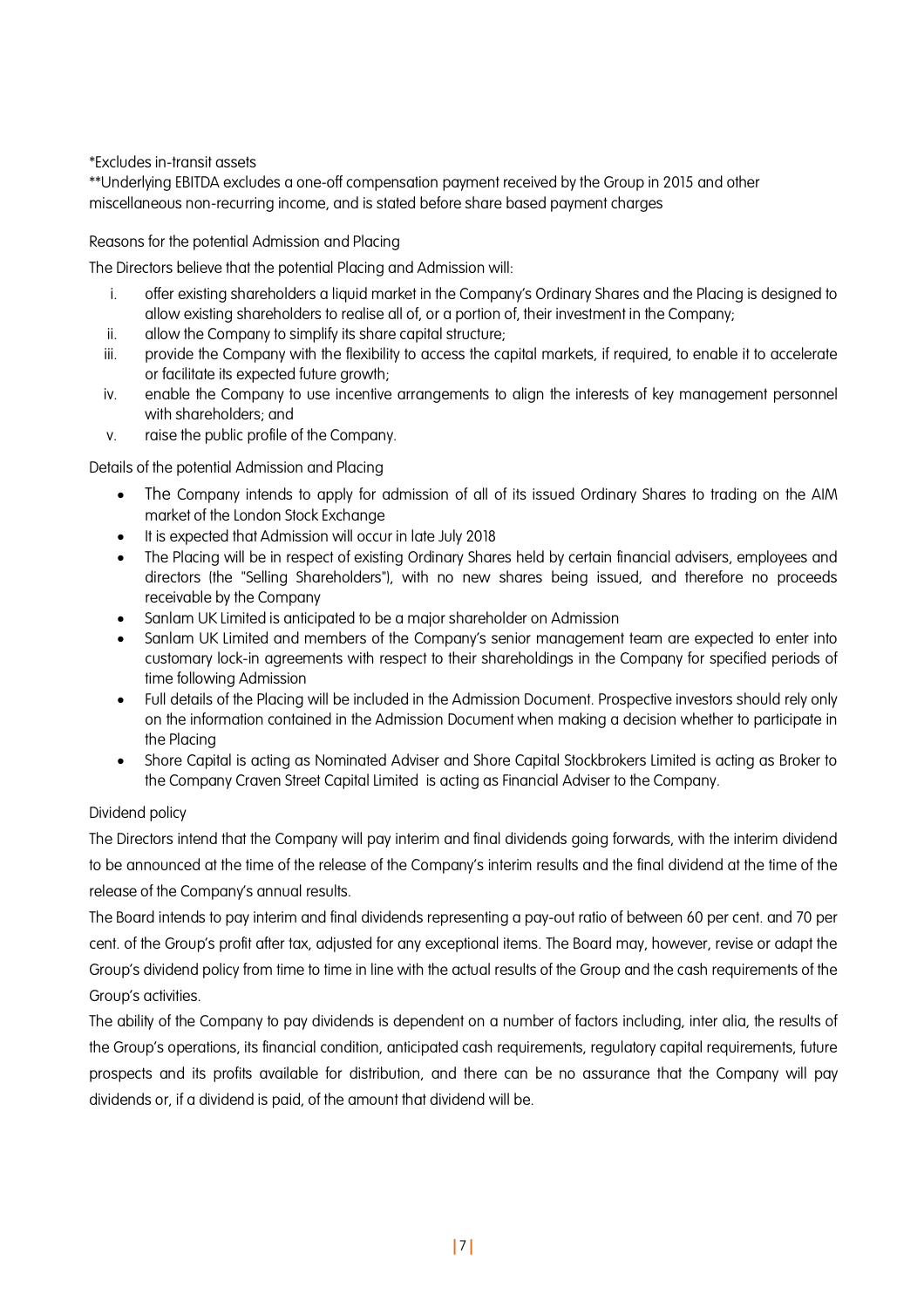Directors at Admission

The Board on Admission will comprise:

Angus Samuels, Independent Non-Executive Chairman, aged 67.

Angus Samuels joined the Board of the Company in July 2006 as a Non-Executive Director and was appointed Chairman in March 2017. He has previously held a number of Chief Executive Officer roles, including at Sanwa Asset Management UK Limited, Credit Suisse Asset Management Limited and Sanlam Investment Management Limited (South Africa).

He currently serves as the chairman of Punter Southall Group Limited and Craven Street Capital Limited and holds a number of other Non-Executive Directorships, including with Sanlam UK Limited and Sanlam Life and Pensions UK Limited.

David Ferguson, Chief Executive Officer, aged 48.

David Ferguson co-founded the Company in 2006 and is currently the Chief Executive Officer. Previously, he was Director of Abacus Financial Marketing Limited. He was a trainee actuary with Life Association of Scotland Limited prior to working at Ivory & Sime Limited and what was then known as Scottish Life International Limited.

He has also been a member of Her Majesty's Treasury Fintech Envoy for Scotland since December 2016 and is the Chairman of FinTech Scotland. He has a BSc (Hons) (Actuarial Mathematics and Statistics) from Heriot-Watt University. Stuart Geard, Chief Financial Officer, aged 44.

Stuart Geard joined the Company as Managing Director in 2012 and more recently became Chief Financial Officer in August 2017. Mr Geard started his career in 1997 with what is today PwC South Africa before moving to Sanlam Limited as a senior manager in corporate finance. He moved to the UK in 2005 as head of finance and investments for what is now Sanlam Life and Pensions UK limited prior to becoming Finance Director of Sanlam UK Limited.

He also served as Director at Sanlam Private Investments UK Limited and Sanlam Life and Pensions UK Limited. Mr Geard qualified as a Chartered Accountant in South Africa with PwC in 2000 and has passed all three levels of the CFA exams. He graduated from the University of Cape Town with a BBusSc (Finance) and a Post-Graduate Diploma in Accounting.

Margaret Hassall, Independent Non-Executive Director, aged 57.

Margaret Hassall will join the board immediately prior to Admission as an Independent Non-Executive Director. She has held senior positions at Barclaycard PLC, Bank of America Merrill Lynch Corporation and The Royal Bank of Scotland PLC. In addition to her executive roles Mrs Hassall has also worked extensively as a consultant for Deloitte and Touche Limited, Oracle Corporation and Xceed Limited, and led the Financial Services consulting business for Charteris PLC.

Since 2016 she has been an Independent Non-Executive Director at One Savings Bank PLC, where she is a member of the Risk and Audit Committees. She is also a Non-Executive Director at Ascention Trust (Scotland) and a Trustee for Edinburgh Street Pastors. Mrs Hassall holds a BSc (Hons) (Industrial Studies) from Sheffield City Polytechnic. Her earlier career was spent across a range of organisations and industries, typically where major change was taking place, namely Lucas Industries Limited, The British Shoe Corporation and East Midlands Electricity Limited.

Tracy Dunley-Owen, Independent Non-Executive Director, aged 46.

Tracy Dunley-Owen will join the board immediately prior to Admission as an Independent Non-Executive Director. She has held senior executive finance roles up to Chief Financial Officer and Board, Audit and Risk Committee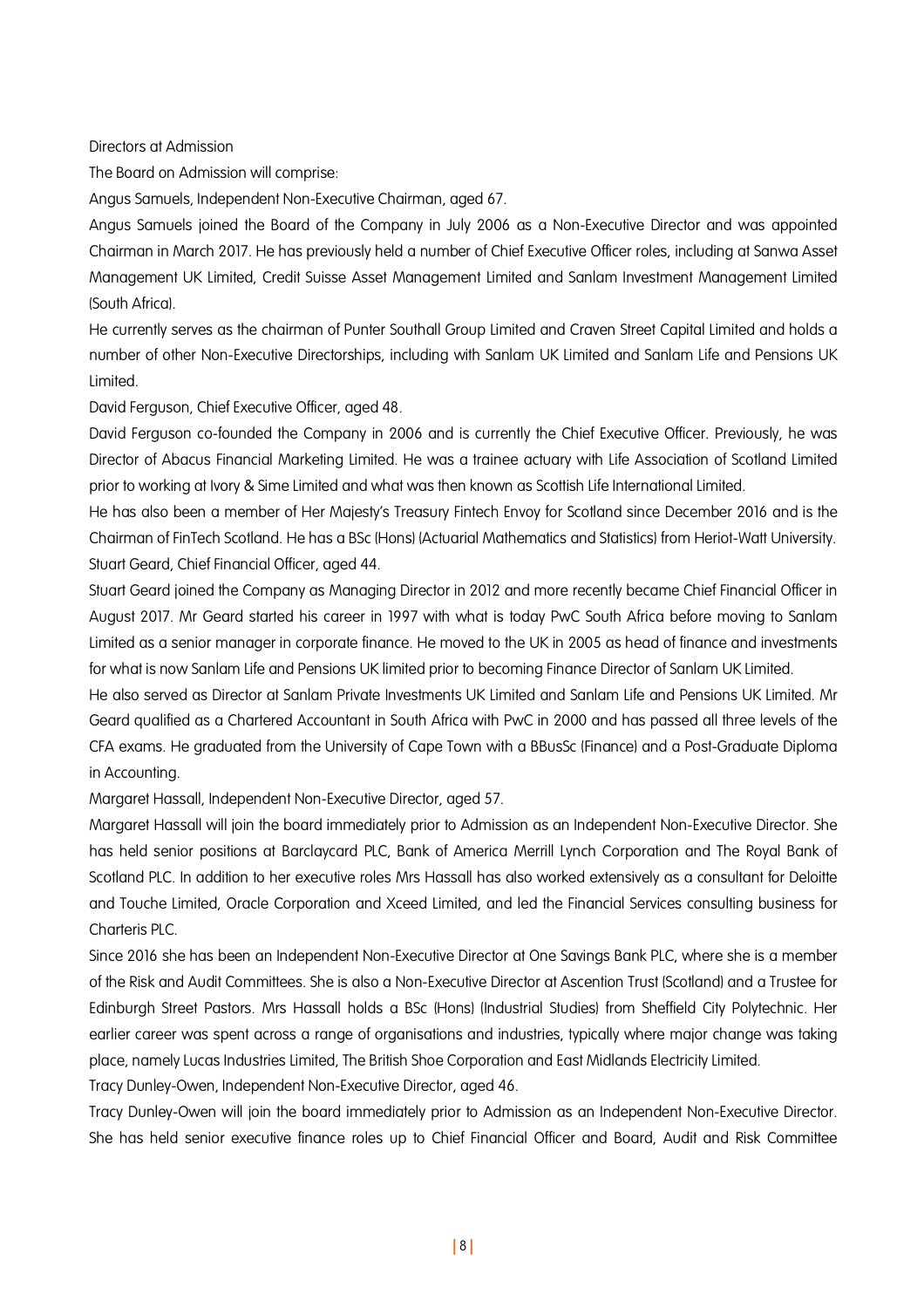advisory responsibilities at various companies within the Old Mutual PLC group, Guardian Financial Services Group, a division of Swiss Reinsurance Company Limited and Celestial Financial Services Limited.

She is a Non-Executive Director of Lifecheq (Pty) Limited and an Independent Non-Executive Director for the Women's Investment Portfolio Holdings Limited where she serves as a Member of the Audit Committee, Chair of the Nomination & Remuneration Committee, and Chair of the Social and Ethics Committee.

John Levin, Independent Non-Executive Director, aged 54.

John Levin joined the Board in 2017 as a Non-Executive Director. He co-founded and is Chairman of Quanis Limited, Certua Group Limited and Surely Limited. He also co-founded Telecom Plus PLC where he was a Non-Executive Director from 1997 to 2006.

Mr Levin has held senior positions in several companies including, Chairman of Amtrust Europe Limited, Chief Executive Officer and Non-Executive Director of IGI Group Limited. He is presently Chairman of Car Care Plan (Holdings) Limited, Motors Insurance Company Limited and Rocketer Limited and sits on the board of Money Dashboard Limited, Ashton Insurance Services Limited and Integrated Protection Solutions Limited. Mr Levin was also a Non-Executive Director at Pedigree Livestock Insurance Limited and Chairman of Q-Cloud Services Limited.

Jeremy Gibson, Non-Executive Director, aged 45.

Jeremy Gibson joined the Board in 2013 as a Non-Executive Director and has previously fulfilled the role of Chairman of the audit and risk committees. He joined Sanlam UK Limited in September 2012 where he is currently the Chief Financial Officer. He is a qualified chartered accountant, having qualified in South Africa and has worked in a broad range of financial services organisations including stockbroking, investment banking, mortgage lending, advisory services and life and pensions in London and Sydney.

Jonathan Polin, Non-Executive Director, aged 58.

Jonathan Polin joined the Board in 2016 as a Non-Executive Director. He currently serves as the group Chief Executive Officer of Sanlam UK Limited, which he joined in 2015. Previously, he was group Chief Executive of Ashcourt Rowan Limited. Prior to this, he was a Director at Ignis Asset Management Limited. Mr Polin began his financial services career with Prudential PLC in 1992, having spent the previous 12 years in the Army. In 1994, he took up the position of Managing Director UK, European and Middle Eastern sales at what was formerly known as Aberdeen Asset Management PLC.

#### Important Notices

This announcement does not constitute, or form part of, any offer or invitation to sell, allot or issue, or any solicitation of any offer to purchase or subscribe for, any securities in the Company in any jurisdiction nor shall it, or any part of it, or the fact of its distribution, form the basis of, or be relied on in connection with or act as an inducement to enter into, any contract or commitment therefor.

Recipients of this announcement who are considering subscribing for or acquiring Ordinary Shares following publication of the Admission Document are reminded that any such acquisition or subscription must be made only on the basis of the information contained in the final Admission Document, which may be different from the information contained in this announcement. No reliance may be placed, for any purpose whatsoever, on the information or opinions contained in this announcement or on its completeness. To the fullest extent permitted by applicable law or regulation, no undertaking, representation or warranty, express or implied, is given by or on behalf of the Company, Shore Capital and Corporate Limited and Shore Capital Stockbrokers Limited (together "Shore Capital") or their respective parent or subsidiary undertakings or the subsidiary undertakings of any such parent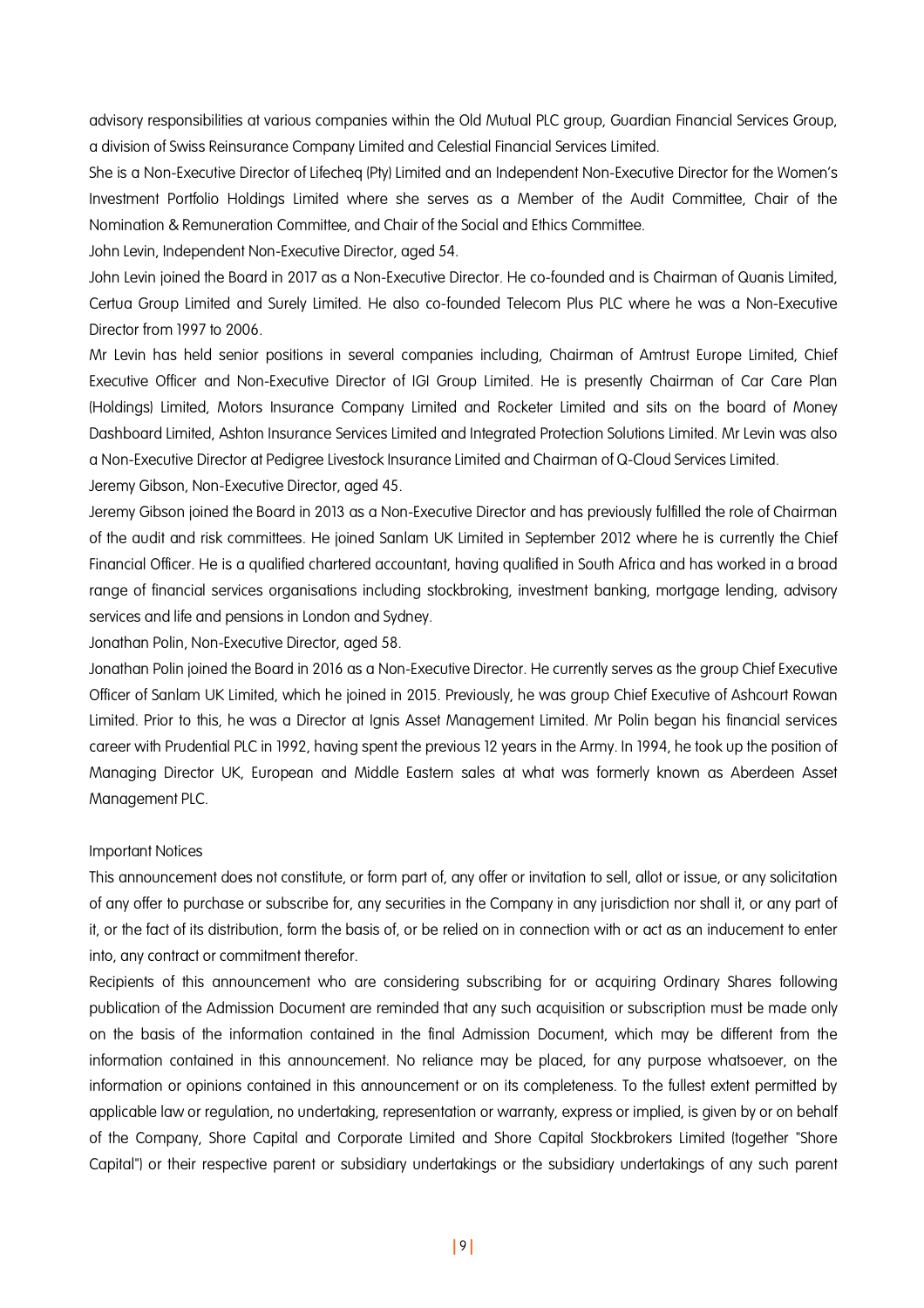undertakings or any of their respective directors, officers, partners, employees, agents, affiliates, representatives or advisers or any other person as to the accuracy, sufficiency, completeness or fairness of the information, opinions or beliefs contained in this announcement and, save in the case of fraud, no responsibility or liability is accepted by any of them for any errors, omissions or inaccuracies in such information or opinions or for any loss, cost or damage suffered or incurred, howsoever arising, from any use, as a result of the reliance on, or otherwise in connection with this announcement.

Shore Capital, which is authorised and regulated by the Financial Conduct Authority, is acting only for the Company in connection with the proposed Placing and Admission and is not acting for or advising any other person, or treating any other person as a client, in relation thereto and will not be responsible for providing the regulatory protection afforded to clients of Shore Capital or advice to any other person in relation to the matters contained herein. Such persons should seek their own independent legal, investment and tax advice as they see fit. Shore Capital's responsibilities as the Company's nominated adviser under the AIM Rules for Nominated Advisers and AIM Rules for Companies will be owed solely to the London Stock Exchange and not to the Company, to any of its directors or any other person in respect of a decision to subscribe for or otherwise acquire Ordinary Shares in reliance on the Admission Document. Shore Capital has not authorised or approved the contents of, or any part of, this announcement and no representation or warranty, express or implied, is made by Shore Capital or its affiliates as to any of its contents.

Craven Street Capital Limited, which is an appointed representative of Resolution Compliance Limited which is authorised and regulated by the Financial Conduct Authority in the United Kingdom, is acting exclusively for the Company and no one else in connection with the Placing. In connection with such matters, Craven Street Capital Limited, its affiliates and their respective directors, officers, employees and agents will not regard any other person as their client, nor will they be responsible to any other person for providing the protections afforded to their clients or for providing advice in relation to the Placing, the contents of this Announcement or any other matter referred to herein.

This announcement is only addressed to, and directed at, persons in member states of the European Economic Area who are qualified investors within the meaning of Article 2(1)(e) of the Prospectus Directive ("Qualified Investors"). For these purposes, the expression "Prospectus Directive" means Directive 2003/71/EC, as amended, and includes any relevant implementing measure in each member state of the European Economic Area which has implemented the Prospectus Directive. In addition, in the United Kingdom, this announcement is addressed to and directed only at Qualified Investors who are (i) persons having professional experience in matters relating to investments, i.e., investment professionals within the meaning of Article 19(5) of the Financial Services and Markets Act 2000 (Financial Promotion) Order 2005 (the "FPO"); (ii) high net-worth companies, unincorporated associations and other bodies within the meaning of Article 49, (2) (a) to (d) of the FPO; and (iii) persons to whom it is otherwise lawful to communicate it under the FPO. It is not intended that this announcement be distributed or passed on, directly or indirectly, to any other class of person and in any event, and under no circumstances should persons of any other description rely on or act upon the contents of this announcement.

Neither this announcement nor any copy of it may be (i) taken or transmitted into or distributed, directly or indirectly, in the United States (within the meaning of regulations made under the US Securities Act of 1933, as amended), (ii) taken or transmitted into, distributed, published, reproduced or otherwise made available or disclosed in Canada, Australia, New Zealand or the Republic of South Africa or to any resident thereof, except in compliance with applicable securities laws, or (iii) taken or transmitted into or distributed in Japan or to any resident thereof for the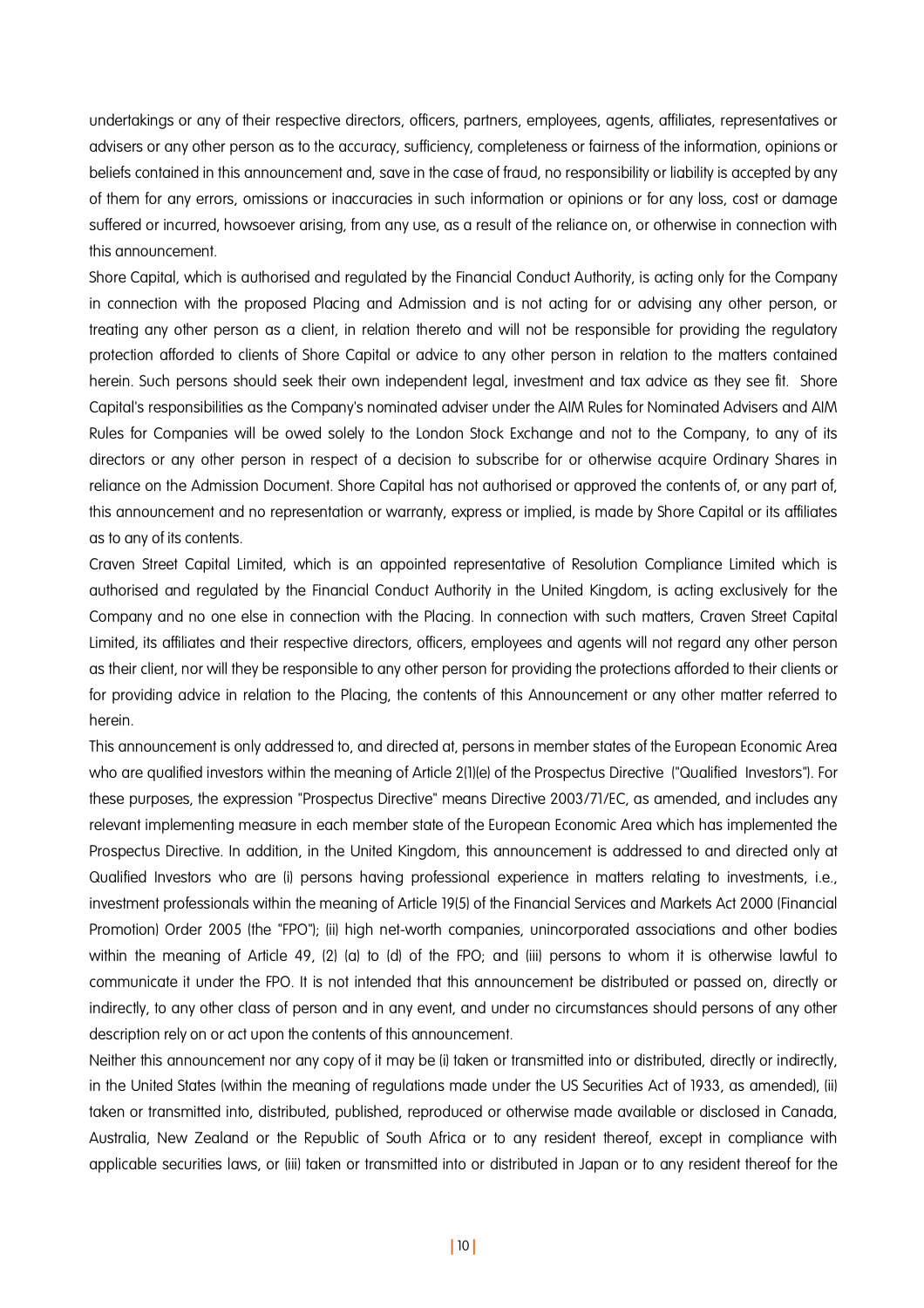purpose of solicitation or subscription or offer for sale of any securities or in the context where the distribution thereof may be construed as such a solicitation or offer. Any failure to comply with these restrictions may constitute a violation of the securities laws or the laws of any such jurisdiction. The distribution of this announcement in other jurisdictions may be restricted by law and the persons into whose possession this announcement comes should inform themselves about, and observe, any such restrictions.

The Ordinary Shares have not been and will not be registered under the US Securities Act of 1933, as amended, and may not be offered or sold in the United States, except pursuant to an applicable exemption from registration. No public offering of securities is being made in the United States. No securities commission or similar authority in Canada has in any way passed on the merits of the securities offered hereunder and any representation to the contrary is an offence. No document in relation to the proposed placing of the Shares has been, or will be, lodged with, or registered by, the Australian Securities and Investments Commission, and no registration statement has been, or will be, filed with the Japanese Ministry of Finance. Accordingly, subject to certain exceptions, the Ordinary Shares may not be, directly or indirectly, offered, sold, taken up, delivered or transferred in or into or from any other jurisdiction or offered or sold to a person within any other jurisdiction.

The date of Admission may be influenced by factors such as market conditions. There is no guarantee that the Admission Document will be published or that the Placing and Admission will occur, and you should not base your financial decisions on the Company's intentions in relation to the Placing and Admission at this stage. Acquiring investments to which this announcement relates may expose an investor to a significant risk of losing the entire amount invested. The value of shares can decrease as well as increase. This announcement does not constitute a recommendation concerning the Placing. Persons considering an investment in such investments should consult an authorised person specialising in advising on such investments.

This announcement contains certain statements that are, or may be, forward looking statements with respect to the financial condition, results of operations, business achievements and/or investment strategy of the Company. Such forward looking statements are based on the Board's expectations of external conditions and events, current business strategy, plans and the other objectives of management for future operations, and estimates and projections of the Company's financial performance. Though the Board believes these expectations to be reasonable at the date of this document they may prove to be erroneous. Forward looking statements involve known and unknown risks, uncertainties and other factors which may cause the actual results, achievements or performance of the Group, or the industry in which the Group operates, to be materially different from any future results, achievements or performance expressed or implied by such forward looking statements.

Certain figures in this announcement, including financial information, have been subject to rounding adjustments. Accordingly, in certain instances, the sum or percentage change of the numbers contained in this announcement may not conform exactly to the total figure given.

#### Notice to Distributors

Solely for the purposes of the product governance requirements contained within: (a) EU Directive 2014/65/EU on markets in financial instruments, as amended ("MiFID II"); (b) Articles 9 and 10 of Commission Delegated Directive (EU) 2017/593 supplementing MiFID II; and (c) local implementing measures (together, the "MiFID II Product Governance Requirements"), and disclaiming all and any liability, whether arising in tort, contract or otherwise, which any "manufacturer" (for the purposes of the MiFID II Product Governance Requirements) may otherwise have with respect thereto, the Ordinary Shares have been subject to a product approval process, which has determined that such Ordinary Shares are: (i) compatible with an end target market of retail investors and investors who meet the criteria